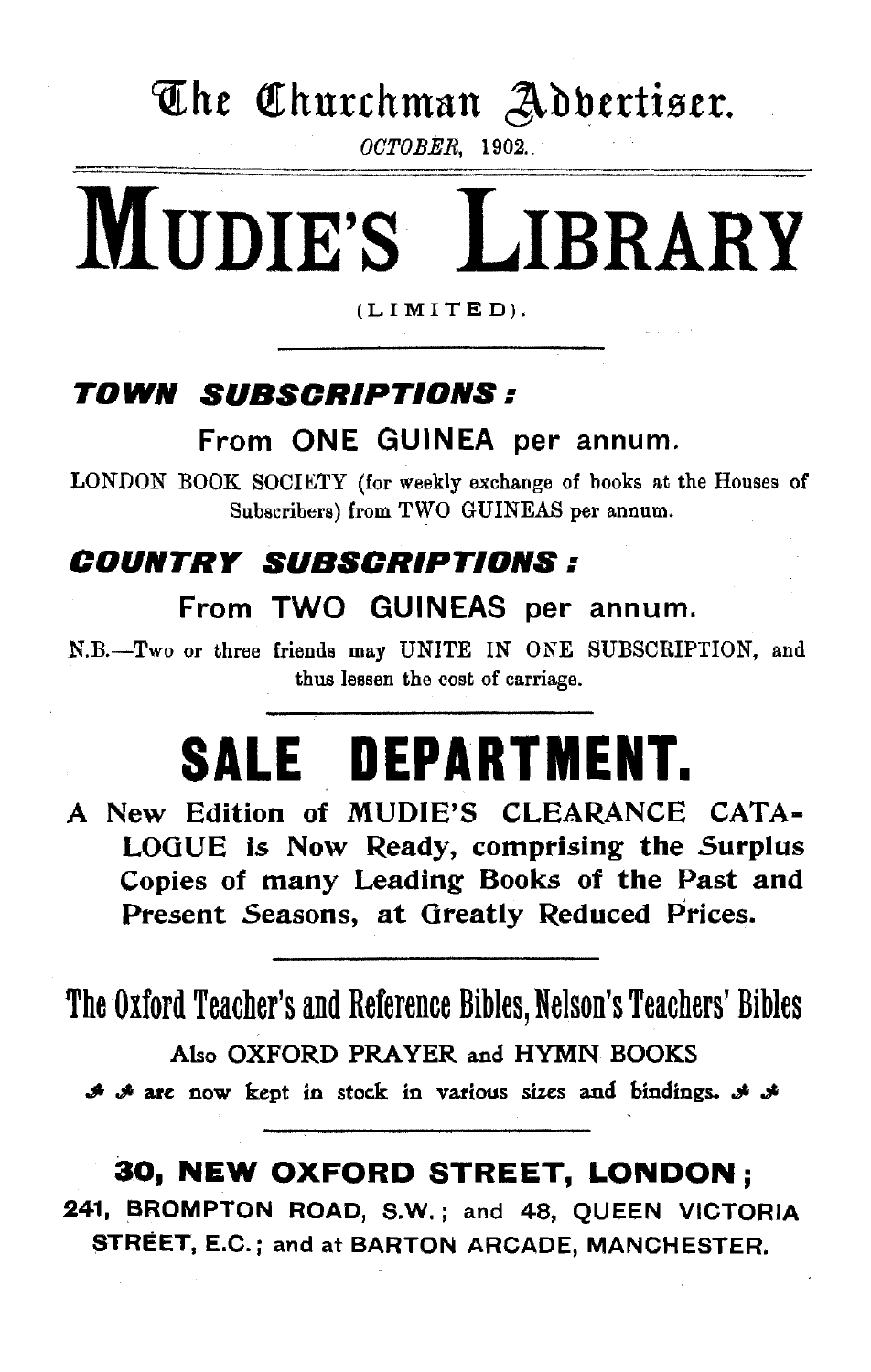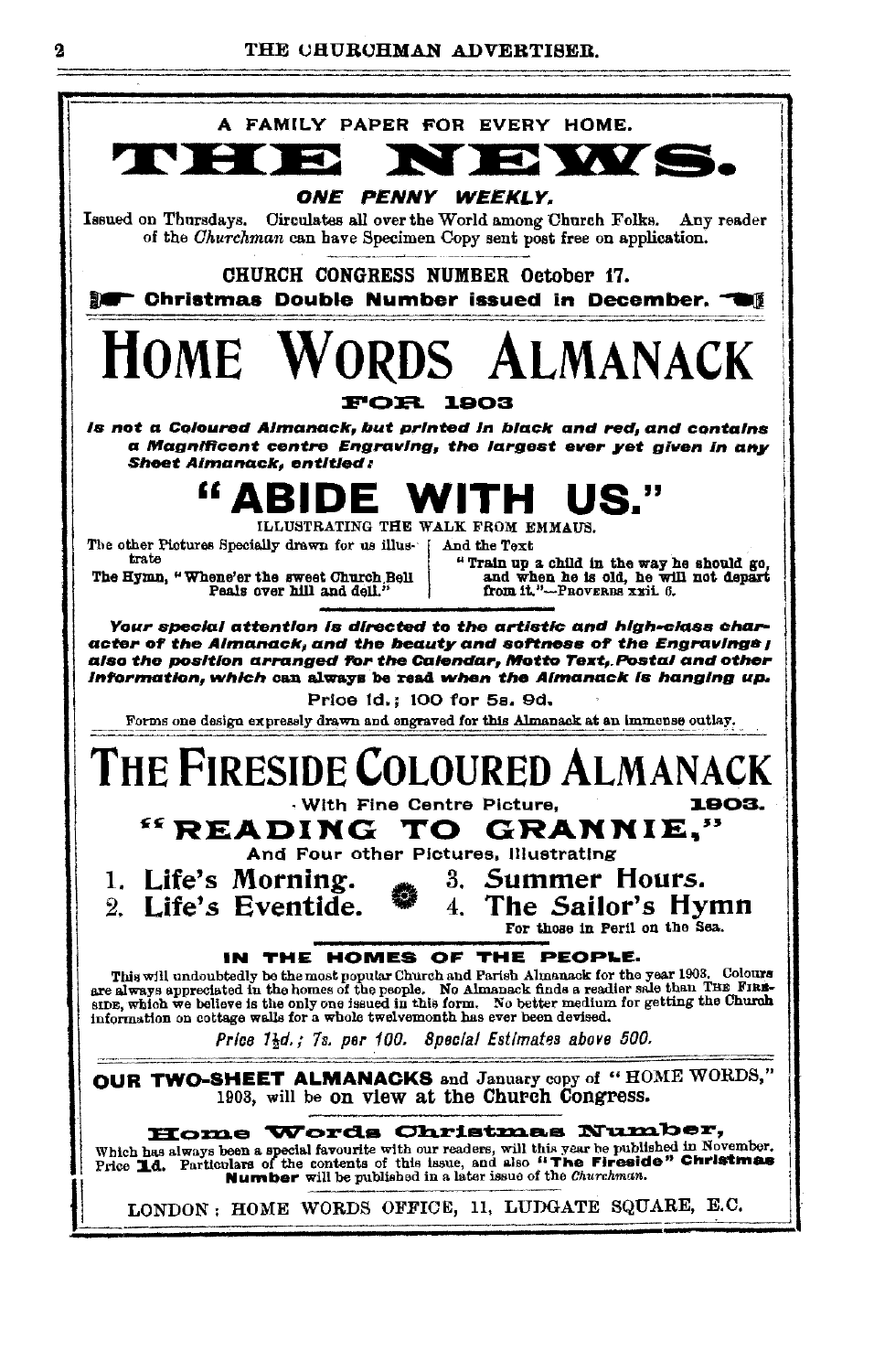## **MR. SHERLOCK'S PUBLICATIONS.**

#### <sup>1903</sup>{ **THE BEST MAGAZINES** I **THE BEST ALMANACKS** f FOR PARISH LOCALIZATION.

 $*_{\ast}*$  The Times says:

"THE CHURCH MONTHLY is excellent."

The Church Quarterly Review says :

"Mr. Sherlock seems to us to provide the best available ' inside ' for a parish magazine in THE CHURCH MONTHLY."

Specimens, Terms, and Full Particulars as to FREE GRANTS *will* be sent post free to any address on application to MR. FREDERICK SHERLOCK, "Church Monthly" Offices, 80 and 81, New Bridge Street, Ludgate Circus, London, E.C.

Now READY.—Crown 8vo., One Shilling net, post free.

"Good articles."-Guardian.

## THE EPISCOPAL CHURCH **SCOTLAND.**

1.-The position and power of the Laity.

11.-JProgress in tbe ]past.

111.-JProspects for tbe jfuture.

By H. D. HENDERSON,

A School Manager, and Member of Congregational Committee. St. Niniao's. Cathedral, Perth.

ELLIOT STOCK, 62, PATERNOSTER ROW, LONDON, E.C.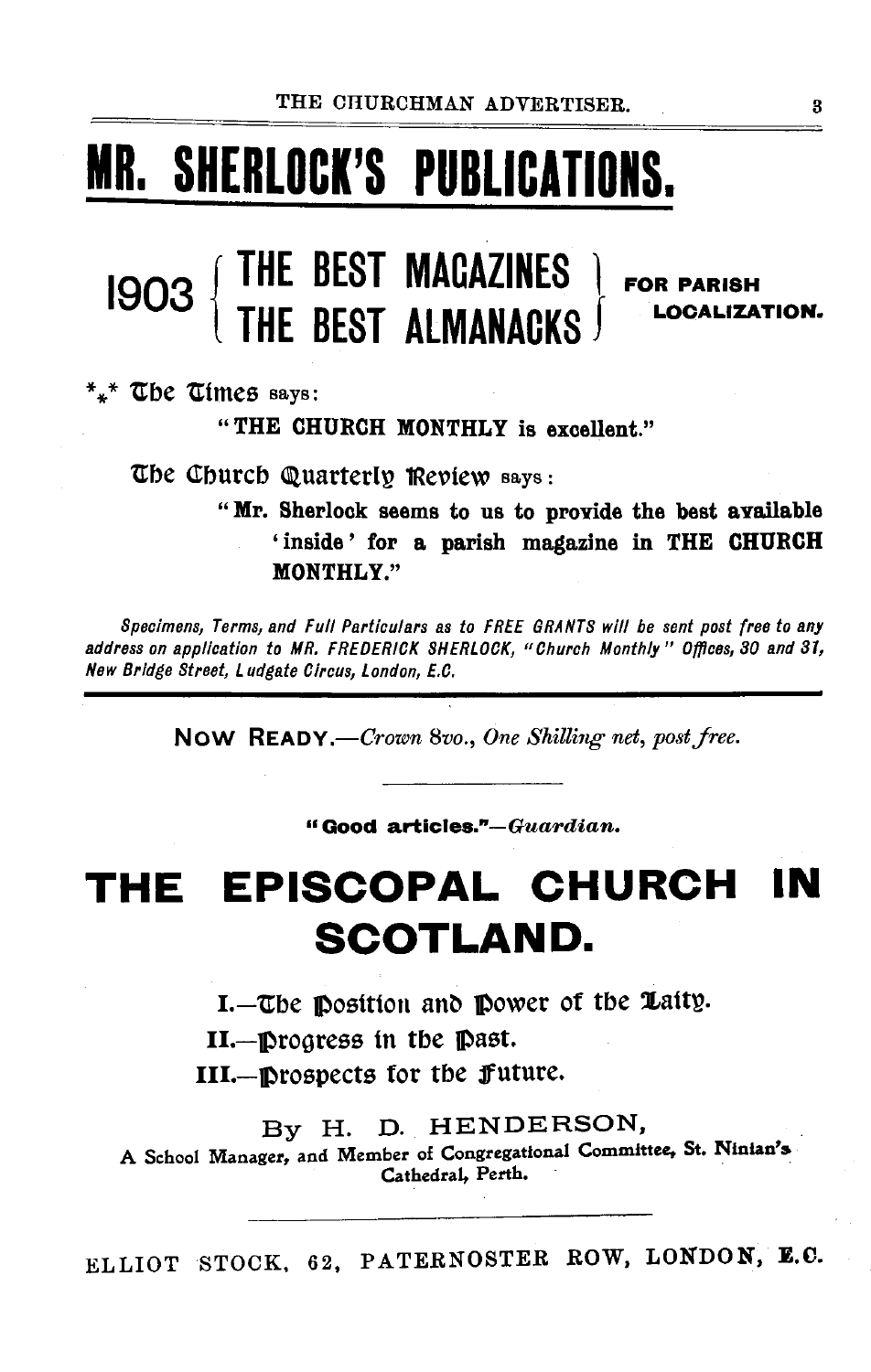## **ELLIOT STOCK'S NEW BOOKS.**

**NEW VOLUME OF THE "CHURCH'S OUTLOOK SERIES."** 

Now ready, in crown Svo., cloth, gilt lettered, price 2s. 6d. net.

### **VITAL RELIGION:**

Or, The Personal Knowledge of Christ. By Rev. G. H. S. WALPOLE, D.D., Principal of Bede College, Durham.

" The keynote of this interesting and beautiful book is the thought that religion is essentially the life of friendship and intimacy with God revealed in Jesus Christ. We have no hesitation<br>in saying that Dr. Walpole has given us a work of real spiritual value, and we heartily recommend it to all thoughtful readers, especially to those who lament the 'decay of experimental religion.' The present volume is a solid contribution to the solution of the problem how 'to 6nd a basis for faith in an actual experience.' *"-Guardian.* 

Bound in cloth, gilt lettered, and profusely illustrated, price 7s. 6d. net.

### **CHRIST LORE** :

The Legends and Traditions, Myths, Symbols, Customs and Superstitions of the Christian Church. By FREnK. WM. HACKWOOD, F.R.S.L.

[Shortly.

In crown Svo., tastefully printed and bound, with two photographic illustrations, price 2s. 6d. net.

### **"X" :a:: ::m TRUE GROUND OF FAITH.**

Five Sermons preached in the Cathedral Church of Bangor. Rev. R. S. MYLNE, M.A., B.C.L. By the

THE TITLES OF THE SERMONS ARE: The Word of God; The Cross of Christ; Divine Worship; The Primitive Church; The Faith of Christ.

In demy 8vo., tastefully printed and bound in cloth gilt, and very fully illustrated, price 6s.

## **DOUBLY IN CROWN SERVICE**

The Life-Story of Colin Watson. Chiefly compiled from his own diary by K. Y. WATSON.

In crown 8vo., cloth gilt, illustrated, price 5s.

## **HE DIED FOR ME.**

A Story of English Schoolboys and Tamil Coolies. By the Rev. ARTHUB. LE FEUVRE, C.M.S. Missionary.

the company of the company of the control of the company of the company of the company of the company of the c<br>All the company of the company of the company of the company of the company of the company of the company of t }l:LLIOT .S'J'OCK, 62, PATERNOSTER ROW, LONDON, E.C.

'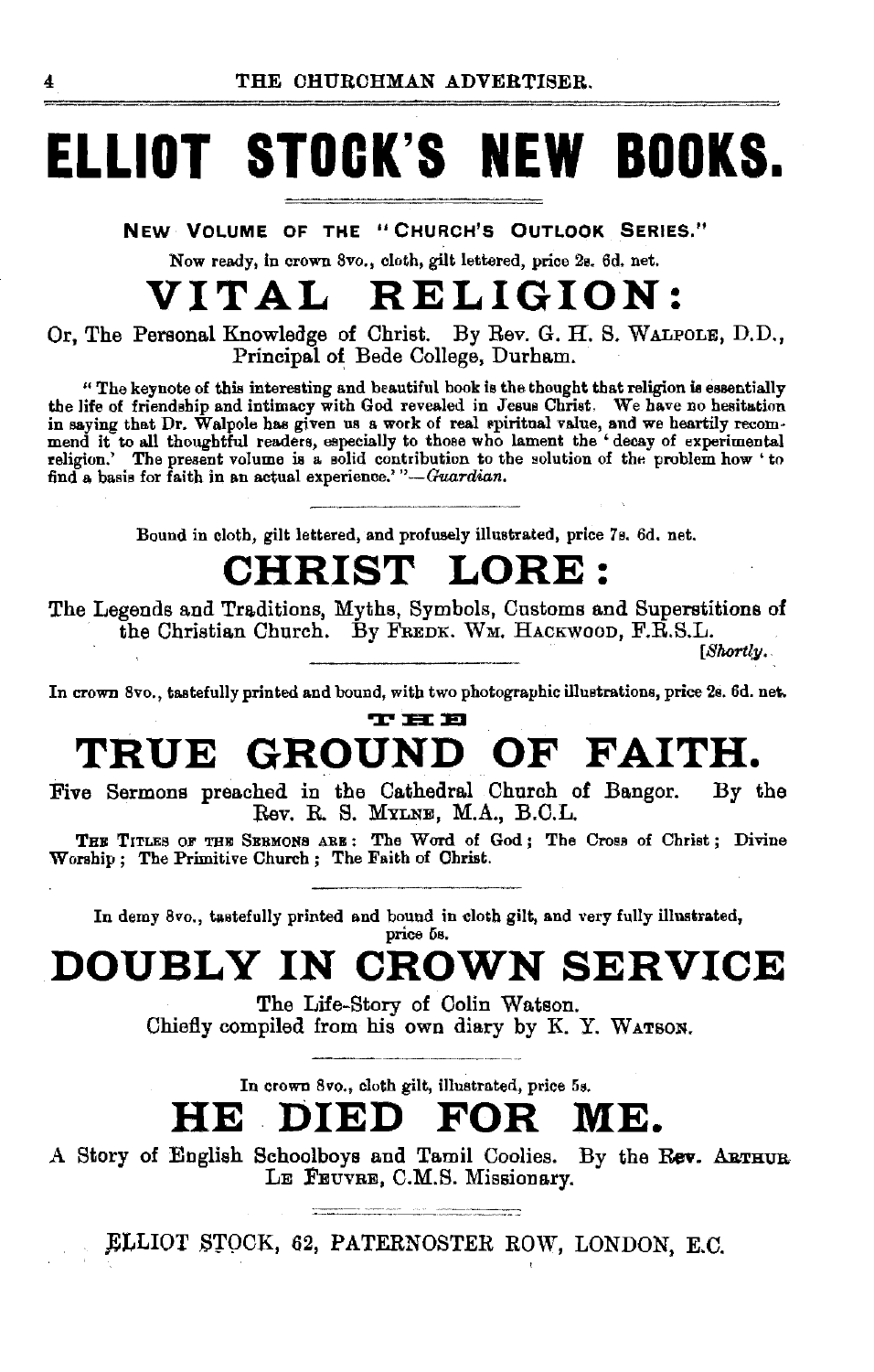#### Every Protestant should read the Tales by

## **DEBORAH ALCOCK,**

Author of "The Spanish Brothers."

#### Just Published.

## **UNDER CALVIN'S SPELL.**

With fifteen Illustrations by J. SCHONBERG. Large crown 8vo., cloth gilt, 3s. 6d

This book is written with Miss Alcock's well-known thoroughness and historical accuracy, and deals with the Reformation in Geneva at the time of Calvin's greatest power. The incidents are many and exciting, and there is much fine c'haracter sketching. The book is well calculated to impress upon the minds of readers an abiding picture of the scope and in· fluence of the Reformation movement in Switzerland and Central Europe.

THE KING'S SERVICE. By DEBORAH ALCOCK. New Edition, with seven  $H = K \cup S$  Server  $S$  . Thustrations. Crown 8vo., cloth gilt, 3s. 6d.

atter en car modificación de Paulo

CRUSHED, YET CONOUERING: A Story of Constance and Bohemia.

By DEBORAH ALCOCK. New Edition, with seven Illustrations. Large crown 8vo., cloth gilt, 3s. 6d.

THE FRIENDS OF PASCAL: Or, The Children of Port Royal. A Story of old France.

By DEBORAH ALCOOK. With seven Illustrations. Crown 8vo., cloth gilt, 3s. 6d.

#### A NEW BOOK BY DAVID LYALL.

## **ANOTHER MAN'S MONEY.**

By DAVID LYALL. Author of "The Gold that Perisheth," "The Land o' the Leal," etc. With a. Frontispiece by Alfred Pearse. Large crown  $8v_0$ , cloth gilt,  $3s. 6d.$ 

This Book contains two studies of every·day life : in one, the chief character comes for a time into the inheritance of a man supposed to be dead, and passes through the severe discipline that this position of affairs involves; in the other, a man whose religious life is merely external, and who, through the ruin he thus brought upon himself, is saved as by fire, is sketched with great power.

PUBLISHED BY THE {RELIGIOUS TRACT SOCIETY, LONDON.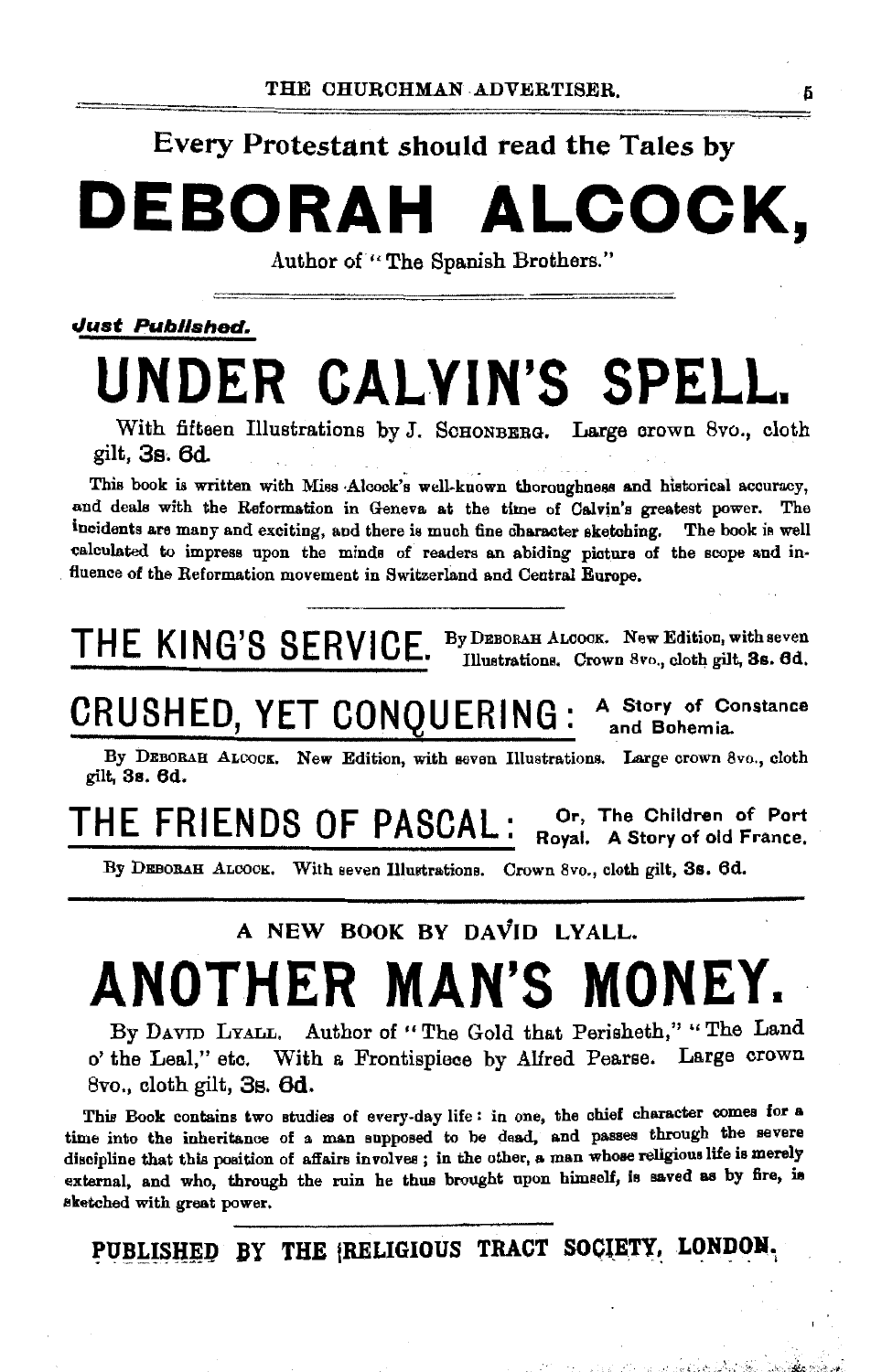EDUCATIONAL. DAVENTRY GRAMMAR SCHOOL.

Founded A.D. 1600.

PUBLIC SCHOOL EDUCATION at moderate cost. Resident staff of University Graduates in Honours<br>Eulenace scholarships. Special terms for some of clergy and medical men. Sound Church teaching,<br>Healthy situation, 800 feet above

Entrance Scholarship for Sons of Clergy naturally reducing Fees-<br>For Prospectus apply: REV. H. JORNSON, Head Master.

"Those in any department of teaching who may occasionally be at a loss for the wherewithal to point a moral or adorn a tale will find this book a boon."—Star.

TWELFTH EDITION. Handsomely printed and bound in cloth, price 5s.

FOR TEACHERS. TOOL

Compiled and arranged by WILLIAM MOODIE.

A COLLECTION OF

**Anecootes, Hustrations, Legenos, etc.,** 

FOR THE USE OF THE

CLERGY. TEACHERS OF SUNDAY SCHOOLS, BIBLE CLASSES. AND GENERALLY

ALL ENGAGED IN THE MORAL AND RELIGIOUS TRAINING OF THE YOUNG.

ELLIOT STOCK, 62, PATERNOSTER ROW, LONDON, E.C.

## Churchwoman.

EDITED BY G. M. IRELAND BLACKBURNE and H. P. K. SKIPTON. **WEEKLY ILLUSTRATED PAPER** 

For Churchwomen and others of wide and Catholic views, at home, and for sending to the Colonial and Missionary Staffs abroad.

THE CONTENTS DURING THE PAST HAVE INCLUDED:

" Reasons Why." **Articles** 

By the late Miss CHARLOTTE M. YONGE.

"The Average Girl."

By MISS M. BRAMSTON.

"The Blessed Life."

By the REV. JESSE BRETT.

Hymns.

By MISS ELLEN BLUNT, the REV. F. W. ORDE-WARD, and others.

rticles<br>
By MER. BENSON, MRs. JEROME MERCIER,<br>
By MER. E. CHEISTIE, MISS CHRISTABEL<br>
COLERIDGE, MISS CHRISTIAN BURKE, MRS.<br>
E. M. FIELD, MRS. ROMANES, the VERY REV.<br>
PROVOST BALL, and other Writers of note,<br>
while the gene

**THE CHURCHWOMAN** 

Is Published every Friday. Obtainable through any Bookseller. Price 1d.; or 6s. 6d. per annum, post free, from the Office.

SPECIMEN COPIES POST FREE UPON APPLICATION.

PUBLISHING OPFICES: 2, EXETER STREET, STRAND, LONDON, W.C.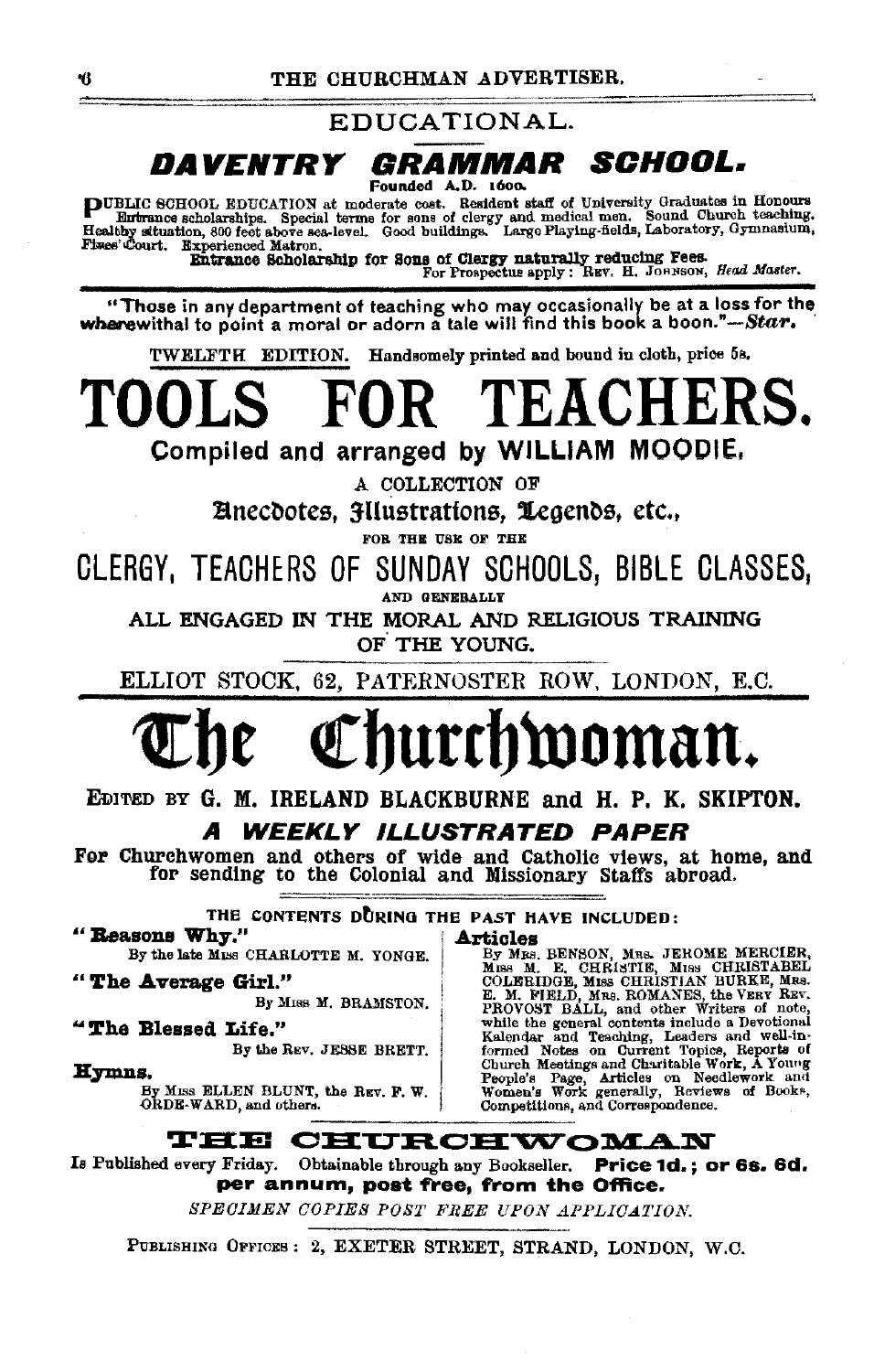## **THE MORAVIAN MISSIONS.**

(EsTABLISHED 1732.)

Oldest Protestant Missions to the Heathen-First to the Lepers.

About one in sixty members is a Missionary. There are gathered under their care from darkest heathenism nearly 100,000-i.e., more than three times as many as the Parent Church. To help those devoted people whom God so blesses, and who, in the preponderating proportion of their Missionaries, are so largely doing the work of other Churches.

#### THE LONDON ASSOCIATION IN AID

Was formed in 1817. The following are some of many pressing needs for which

#### Barnest Prayer and Support are Sought.

FOR GENERAL FUND-largely increased annual help of at least £4,000 if existing Missions are to be maintained and Deficiency averted.

FOR THE LEPER HOME, Jerusalem, where Inmates have doubled in number, funds are still urgently wanted to defray the cost of the New Water Reservoir, etc.

FOR LABRADOR, hitherto self-supporting, but crippled for a time in its resources, £2.000 annually is required for a few years, until the Mission can be re-established. For this need, and to avert loss to the General Fund, an ADDITIONAL Fund is being raised.

CONTRIBUTIONS WILL BE THANKFULLY RECEIVED<br>and<sup>•</sup> information given by the REV. W. WETTON COX, at the Offices of the LONDON<br>ASSOCIATION, 7, New Court, Lincoln's Inn, LONDON, W.C., who will also gladly arrange for Meettngs, Sermons, Lectures, etc.

### **THE EVANGELICAL ALLIANCE.**

- The Bishop of Durham writes: "Long have I known and honoured the Evangelical Alliance. It is a grand means for the promotion of the spiritual sympathy and co-operation of Christians of many lands, and a powerful agency for the practical aid of the weak and oppressed, which God has largely used."
- The Rev. Preb. Webb-Peploe writes: "Very heartily do I commend the Evangelical Alliance to the Christian public. It binds together the Christians of different denominations, and where brethren have been suffering for Christ's sake it has done a remarkable work. I earnestly commend the Alliance to the attention of Christians, in the hope that they will support it liberally with their gifts and prayers."

*Address:* 

THE SECRETARY,

EvANGELICAL ALLIANCE,

7, ADAM STREET, STRAND, w.c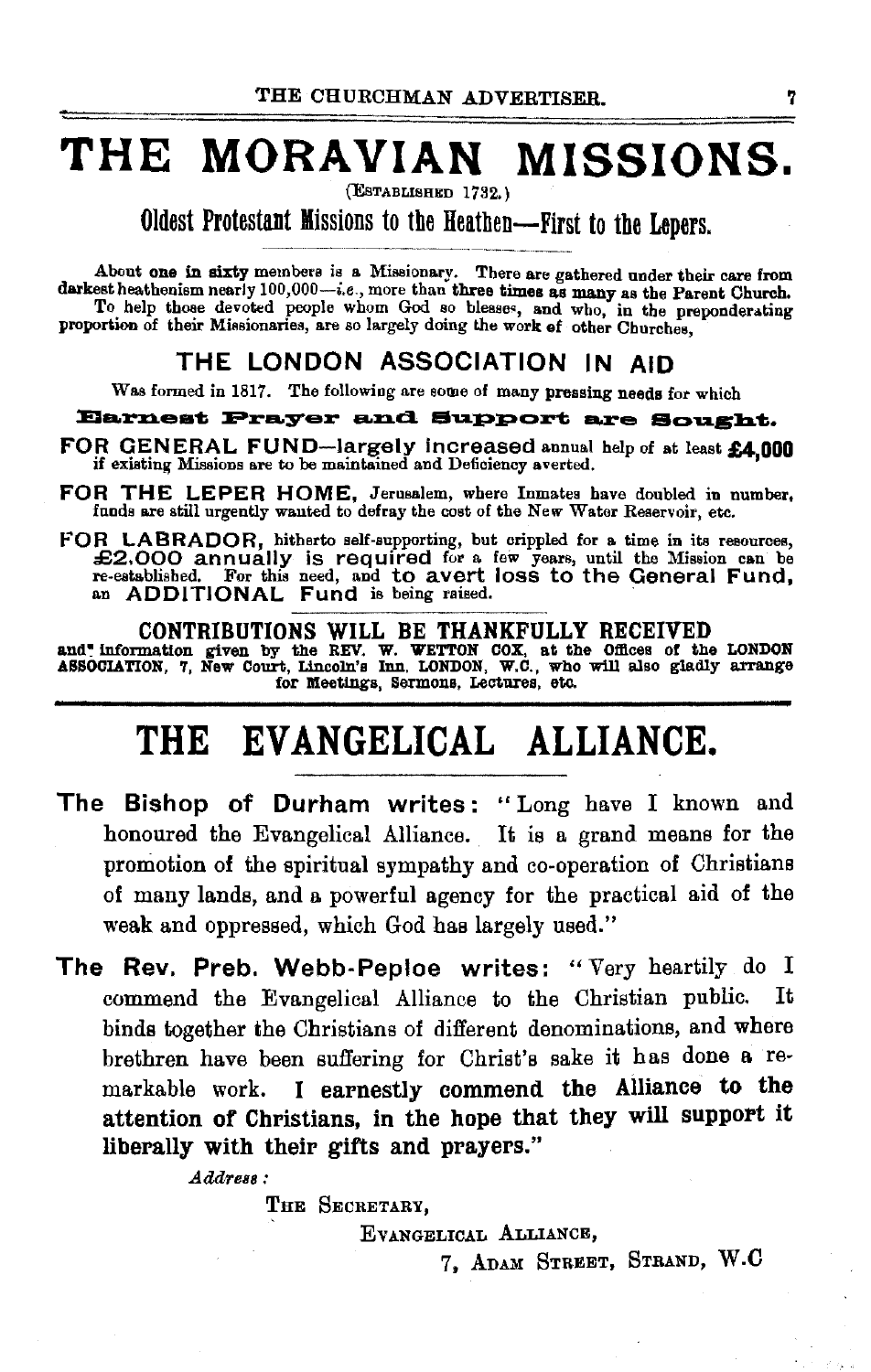### THE ORPHAN WORKING SCHOOL. HAVERSTOCK HILL and HORNSEY RISE.

Founded 1788.

(HIS MAJESTY THE KING.<br>(HER MAJESTY QUEEN ALEXANDRA. PATRONS

TREASURER: HORACE B. MARSHALL, Esq., J.P., D.L., Sheriff of London.

meaning and Educates Five Hundred Fatheriess Children, varying in age III from **infancy** to **Fourteen Years.** An Undenominational Institution supported by Voluntary Contributions.

Help for the "Fatherless and the Widow in their affliction" is urgently needed. Contributious will be thankfully received and all information given by ALEXANDER GRANT.

Secretary.

OFFICE: 73. CHEAPSIDE, LONDON, E.C.

PROTESTANT REFORMATION SOCIETY.

The OLDEST Church Society for the Maintenance of the Religious Principles of the Reformation. The ONLY Mission to Roman Catholics in England.

(Established 1827.)

#### **MISSIONARY. EDUCATIONAL. EVANGELISTIC.**

Resident Missionaries to Roman and Ritualistic Centres. Sermons and Lectures by the Rev. C. H. H. WRIGHT, D.D., M.A., Ph.D., Clerical and General Superintendent<br>Educational Lantern Lectures on Church History by the Secretary.

Chesp effective literature dealing with subjects of present importance.<br>Donations, Subscriptions, or requests for Lectures or Sermons should be addressed to the Secretary.<br> **Funds are Urgently Needed.** 

WALTER A. LIMBRICK, Secretary, 62, Berners Street, London, W.

#### THE PROTESTANT ALLIANCE Is the OLDEST Society

Which has for its object the UNION OF ALL PROTESTANTS in maintaining the Scriptural Principles of the Reformation against Ritualism and Romanism. It is

#### The ONLY Society

Having an ILLUSTRATED Protestant Monthly Paper, post free to Members. A copy of the current issue will be sent GRATIS on application.

Contributions in support of the general work of the Protestant Alliance will be thankfully received by S. W. BRETT, SECRETARY, 430, STRAND, LONDON, W.C.

URGENT DISTRESS: WRECKS AND LOSS OF LIFE. "There is sorrow on the sea."

#### THE SHIPWRECKED MARINERS' **SOCIETY**

(WITH OVER 1,000 AGENCIES)

Has relieved more than Half a Million Persons since 1839.

The rescued sailor, fisherman, instantly cared for on the spot and sent home; the widow, and orphan of the drowned immediately sought out and succoured; the distressed seafarer of every grade at once charitably assisted.

#### CONTRIBUTIONS EARNESTLY APPEALED FOR.

Patron-H.M. THE KING. Chairman of Committee-Admiral E. S. ADEANE, C.M.G. Secretary-G. E. MAUDE, Esq., 26, Suffolk Street, Pall Mall East, S.W.

[Telegrams-"SHIPWRECKED, LONDON."]

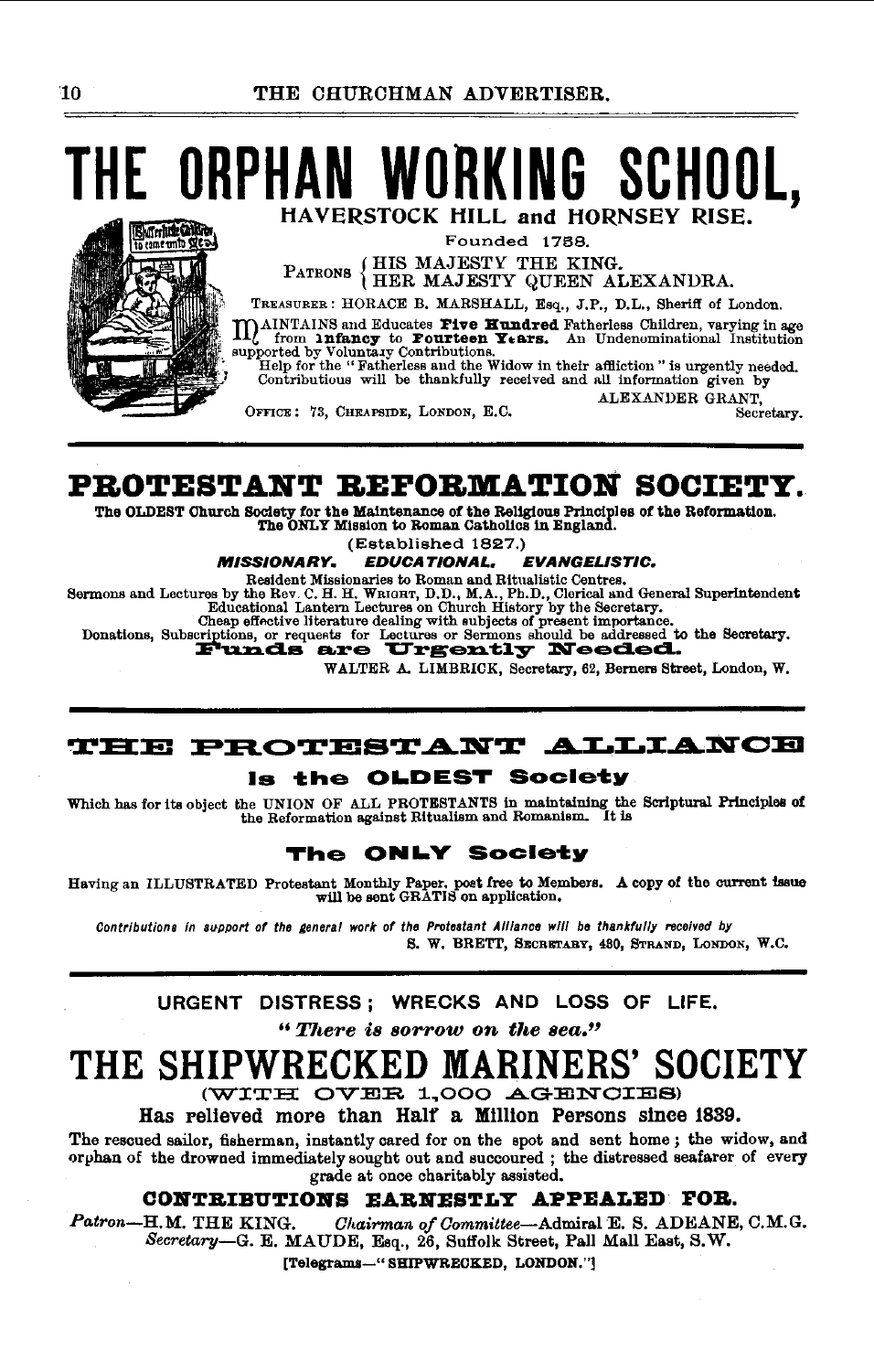#### **THE.**

COOK'S Modern and splendidly equipped STEAMERS leave CAIRO for LUXOR,<br>
ASSOUAN, and THE SECOND CATARACT regularly during the Egyptian Tourist Season-NOVEMBER to MARCH-affording opportunities to visit all the temples, monuments, and places of interest in UPPER EGYPT.

FREQUENT SAILINGS. MODERATE FARES.

YOMBINED BOOKINGS by Egyptian and Soudan.Railways and Cook's steamers at special rates to ALL POINTS in UPPER EGYPT and to KHARTOUM.

NEW and luxuriously furnished STEAMERS and STEEL DAHABEAHS, of various sizes, ON HIRE for private parties.

For detailed information see special Programme, with Maps and Plans, on application to THOS. COOK & SON, Ludgate Circus, London, or any Branch Office or Agency.

**HODDER & STOUGHTON'S PUBLICATIONS.** 

PRINCIPAL FAIRBAIRN'S NEW WORK.

"A GREAT WORK-The greatest that Principal Patriarm has yet given to the world."<br>  $\frac{600 \text{ pages, price 12s}}{100 \text{ pages, price 12s}}$ , cloth.<br>  $\frac{600 \text{ pages}}{100 \text{ years}}$ , By A. M. FAIRBAIRN, D.D.,

LL D., Principal of Mansfield College, Oxford.<br>"It is no exaggeration to describe this as a great work, and the greatest that Principal Fairbairn has yet given to the world. He has written many books, all good, but differing in value; and hitherto his 'Christ in Modern Theology, with its masterly historical surveys and bold yet master algorithm locked in locked in the c ideas."-Glasgow Herald.

#### Dr. JOHN SMITH'S NEW WORK. Crown Svo., cloth, price Ss. 6d.

The Integrity of Scripture: Plain Reasons for Rejecting the Critical Hypothesis.

By the Rev. Journ SMITH, M.A., D.D. Edingburgh.<br>"Vigorous common-sense marks every page of Dr. Smith's work. The book is most useful either for<br>"Yigorous common-sense perplexed by current controversies about the Bible, and thing if the clergy would take a leaf from it, and make use of its content« as materials for their addresses to their people. Nothing can be fairer than Dr. Smith's way of dealing with the questions raised. He puts the case without passion and without exaggeration in a straightforward style that renders the sub-<br>ject intelligible to plain folk."—Church *Fasnily Newspaper*.

#### Rev. T. G. SELBY'S NEW BOOK. Crown Svo., 6s. cloth.

The God of the Frall, and other Sermons. By the Rev. T. G. SELBY.

"Mr. Selby's sermons are those of a reflective man of the world dealing unflinchingly with difficult subjects, never tempted into cheap effect, and showing the markable power of apt and telling illustration."--Times.

LONDON: HODDER & STOUGHTON, 27, PATERNOSTER ROW, E.C.

# OLLOWAY'S PILLS

CURE INDIGESTION, LOSS OF APPETITE, OIZZINESS, BILIOUS and SICK HEADACHE, &c.

They Purify the Blood, Strengthen the System, and are the Safest and most Reliable Medicine for Female Ailments.

Manufactured only at 78, NEW OXFORD STREET, LONDON; sold by all Chemists and Medicine Vendors.